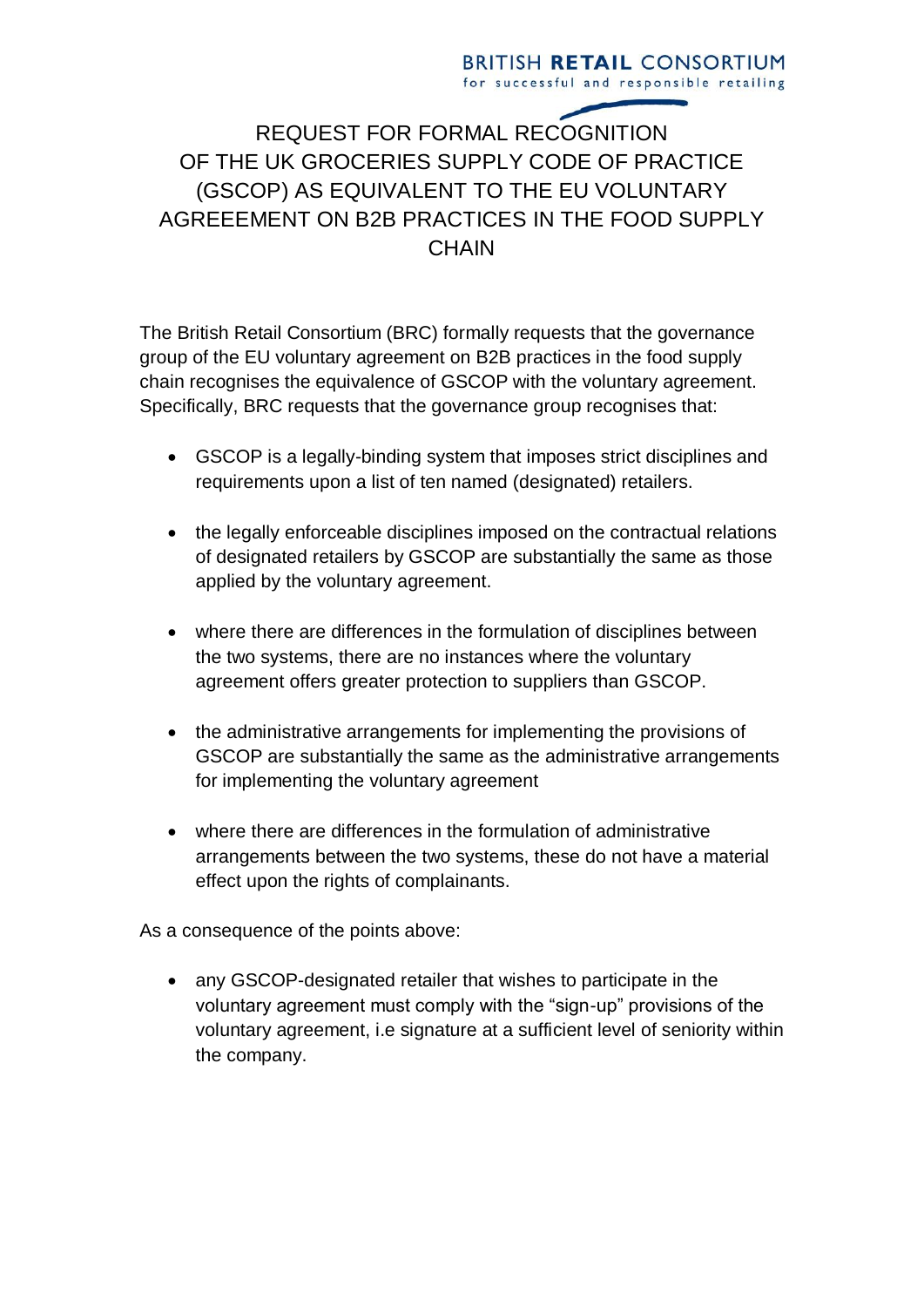- any retailer designated under  $\text{GSCOP}^1$  that chooses to sign the EU voluntary agreement will be deemed to be compliant with all of the "process commitments" of the voluntary agreement by virtue of its coverage under GSCOP (except in relation to reporting requirements, which are dealt with below).
- any alleged breach of process commitments by a GSCOP-designated retailer can only be pursued via the mechanisms envisaged under GSCOP (although the governance group will retain the right to remove a signatory from the voluntary code on the basis of sufficient evidence for exclusion).
- any retailer designated under GSCOP that choses to sign the EU voluntary agreement will be deemed to be compliant with the principles of the voluntary agreement by virtue of its coverage under GSCOP.
- any complaint by a supplier, group of suppliers or other party regarding an alleged breach by a GSCOP-designated retailer of the disciplines relating to contractual practices themselves (i.e. the "principles" of the voluntary agreement) can only be pursued through the provisions laid down in GSCOP/Adjudicator Act.

The BRC recognises that there will be a requirement for all signatories to the voluntary agreement to complete a short annual on-line questionnaire relating to their performance under the voluntary agreement. The BRC understands that the responses to this questionnaire will be aggregated and anonymised on a country-by-country basis. The BRC requests that this questionnaire is structured in such a way as to enable GSCOP-designated retailers who have signed the voluntary agreement to easily provide a summary of their performance under GSCOP. In addition, the newly-established Groceries Code Adjudicator is committed to publishing an annual report on the performance of GSCOP. This report must contain a summary of the disputes referred to arbitration under GSCOP, investigations carried out by the Adjudicator and cases where the Adjudicator has used enforcement measures. The BRC will ensure that the annual reports published by the Adjudicator are sent promptly to the governance group to supplement any information provided through the annual survey.

<u>.</u>

 $<sup>1</sup>$  These conditions will apply only to those contractual relations governed by GSCOP, ie. "...any</sup> agreement with a Supplier for the supply of Groceries for the purpose of resale in the United Kingdom." (GSCOP Art. 6(1))